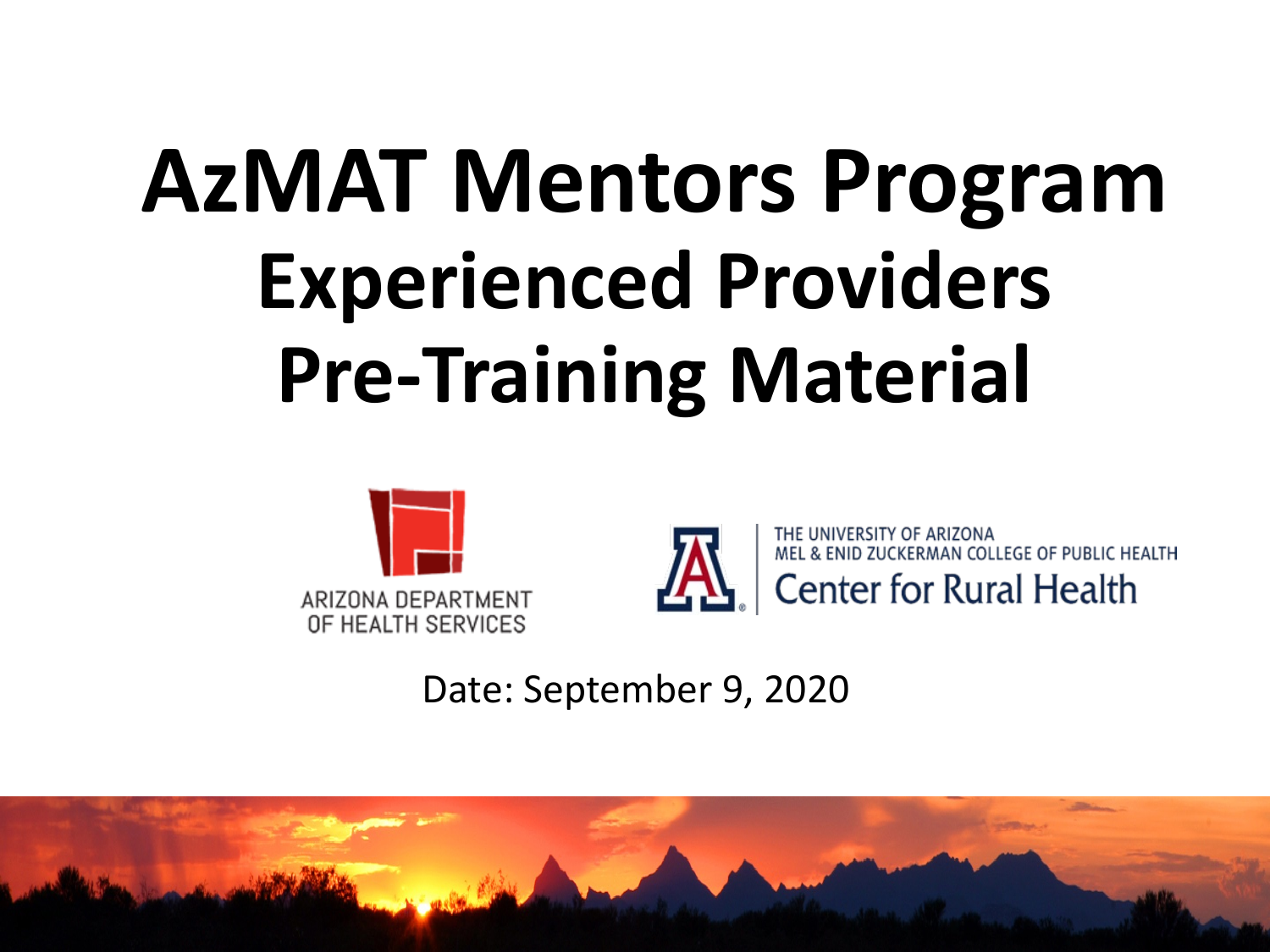#### Pre-Training Objective



## To provide background information on the AzMAT Mentors Program

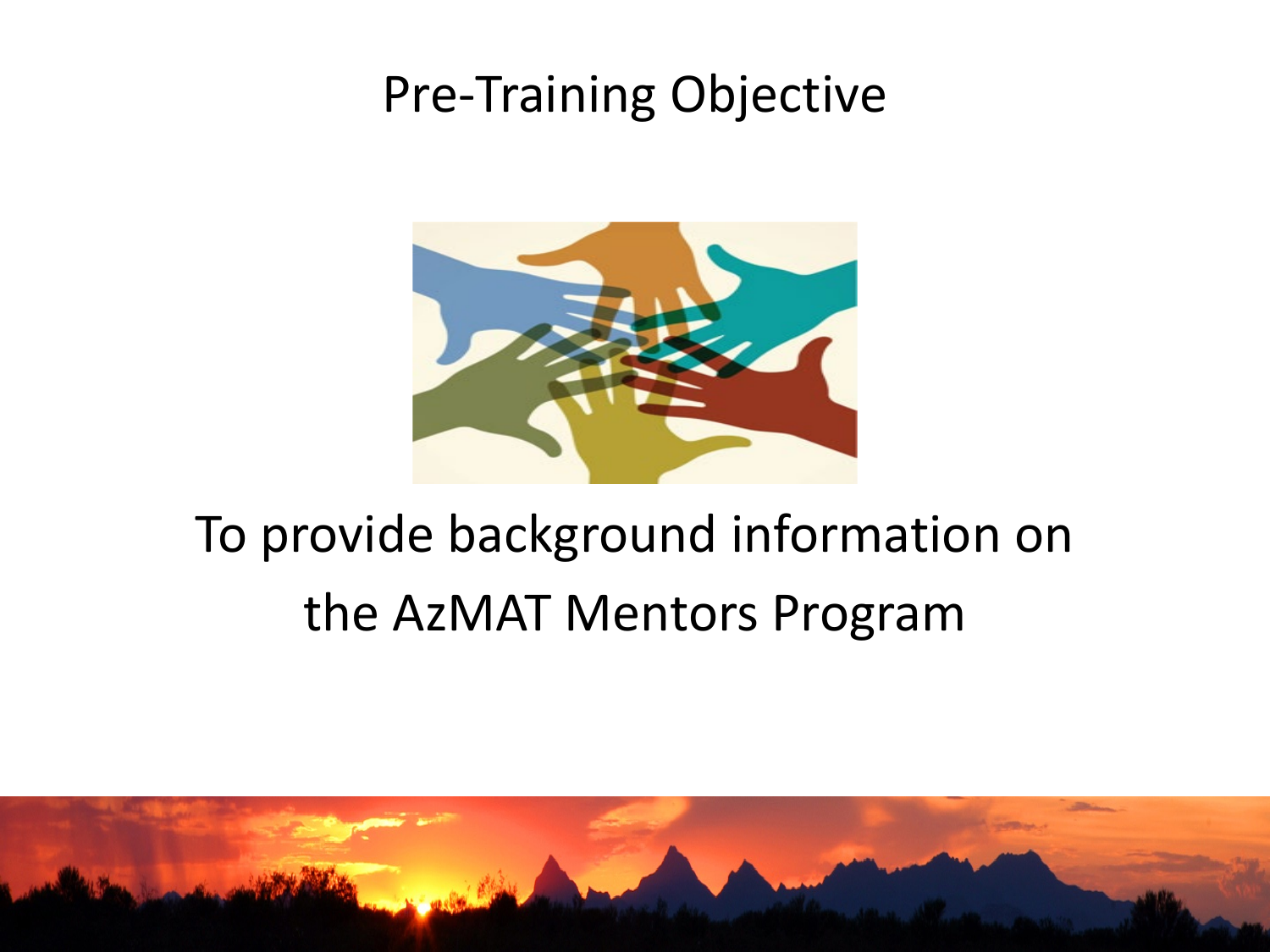### **Culturally Responsiveness Statement**

Addressing challenges faced by Arizonans with substance use disorders including those who are Black, Latiné, Indigenous, Immigrants and People of Color are crucial components of research, policy, and clinical strategies that improve health equity. AzCRH connects diverse partners across Arizona, provides reliable and useful data to inform policies and programs, and assists in finding resources to support rural and underserved populations historically exploited and ignored. We pledge to expand our efforts to address racial injustices and health inequities.

Cultural responsiveness is about being open, empathetic, and engaging in lifelong self-improvement to increase our awareness of individual and structural biases. Cultural responsiveness is about how we respect individuals, families, and communities within their ecological systems.

We also recognize and celebrate differences within and between cultural groups and strive to create inclusive environments for all people for whom we interact.

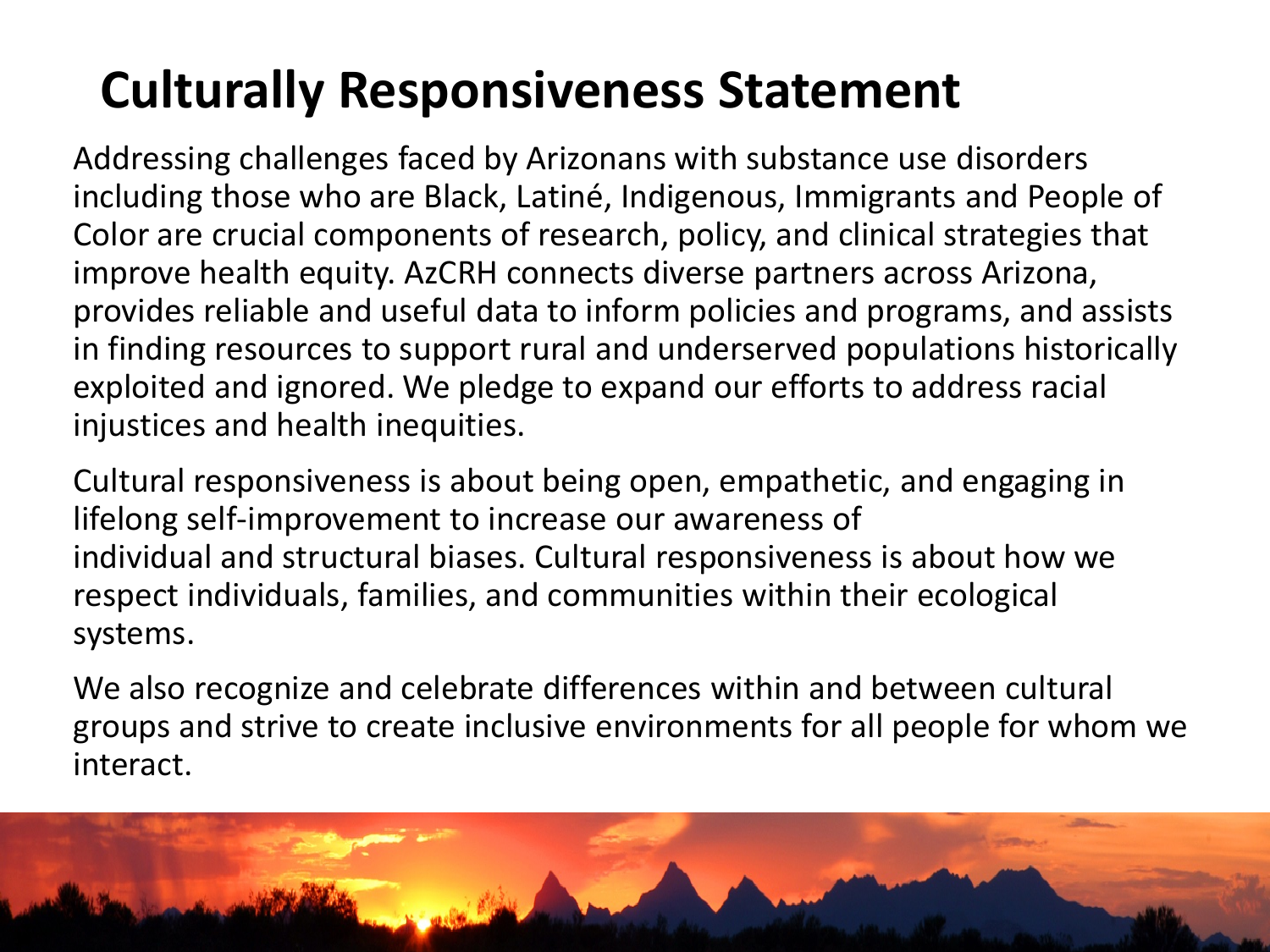#### **Land Acknowledgement Statement**

The University of Arizona sits on the original homelands of Indigenous Peoples who have stewarded this Land since time immemorial. The University of Arizona resides on ancestral lands of the Tohono O'odham and Pascua Yaqui nations, where many today continuously reside in their ancestral land. Aligning with the university's core value of a diverse and inclusive community, it is an institutional responsibility to recognize and acknowledge the People, culture, and history that make up the Wildcat community. At the institutional level, it is important to be proactive in broadening awareness throughout campus to ensure our students feel represented and valued.

For more information about Native lands which UArizona resides on, see https://nasa.arizona.edu/

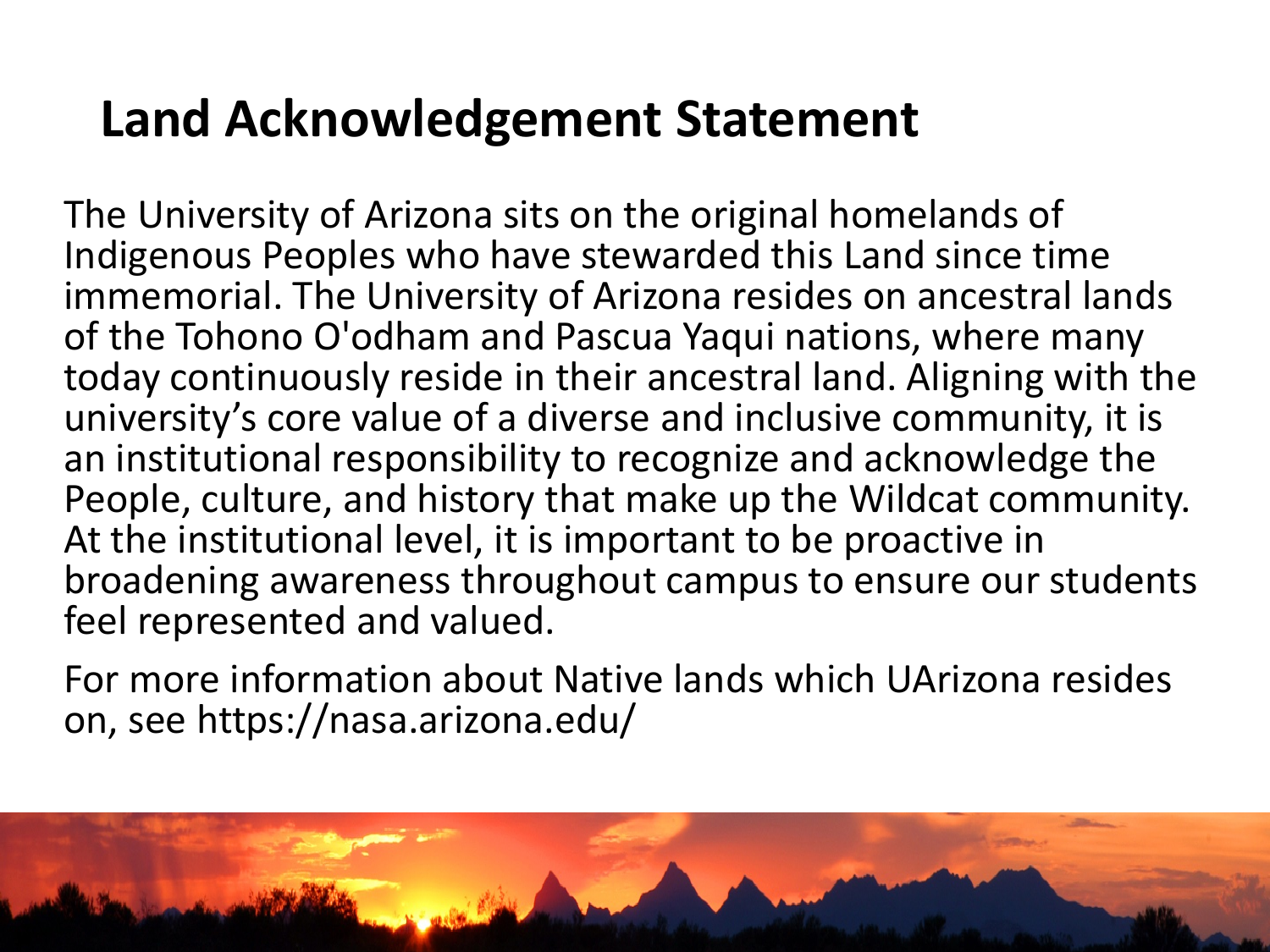| Key Terms (1 of 2)               |                                                                                                                                                                                                                                                                                                                       |
|----------------------------------|-----------------------------------------------------------------------------------------------------------------------------------------------------------------------------------------------------------------------------------------------------------------------------------------------------------------------|
| <b>Term or</b><br><b>Acronym</b> | <b>Definition</b>                                                                                                                                                                                                                                                                                                     |
| <b>AzMAT Mentors</b>             | The Arizona Center for Rural Health, Arizona                                                                                                                                                                                                                                                                          |
| Program                          | <b>Medication Assisted Treatment Program</b>                                                                                                                                                                                                                                                                          |
| <b>Collaborators</b>             | Providers with experience implementing MAT =<br>$\bullet$<br>experienced providers. Experienced MAT<br>providers are Arizona licensed and DATA-waived<br>(x-waived) and have provided MAT services for<br>at least one year and/or treated at least 20<br>patients.<br>• Providers with less experienced implementing |
|                                  | $MAT = new$ providers. New MAT providers are<br>Arizona licensed and DATA-waived (x-waived)<br>and self-identify an interest to collaborate with<br>an experienced MAT provider.                                                                                                                                      |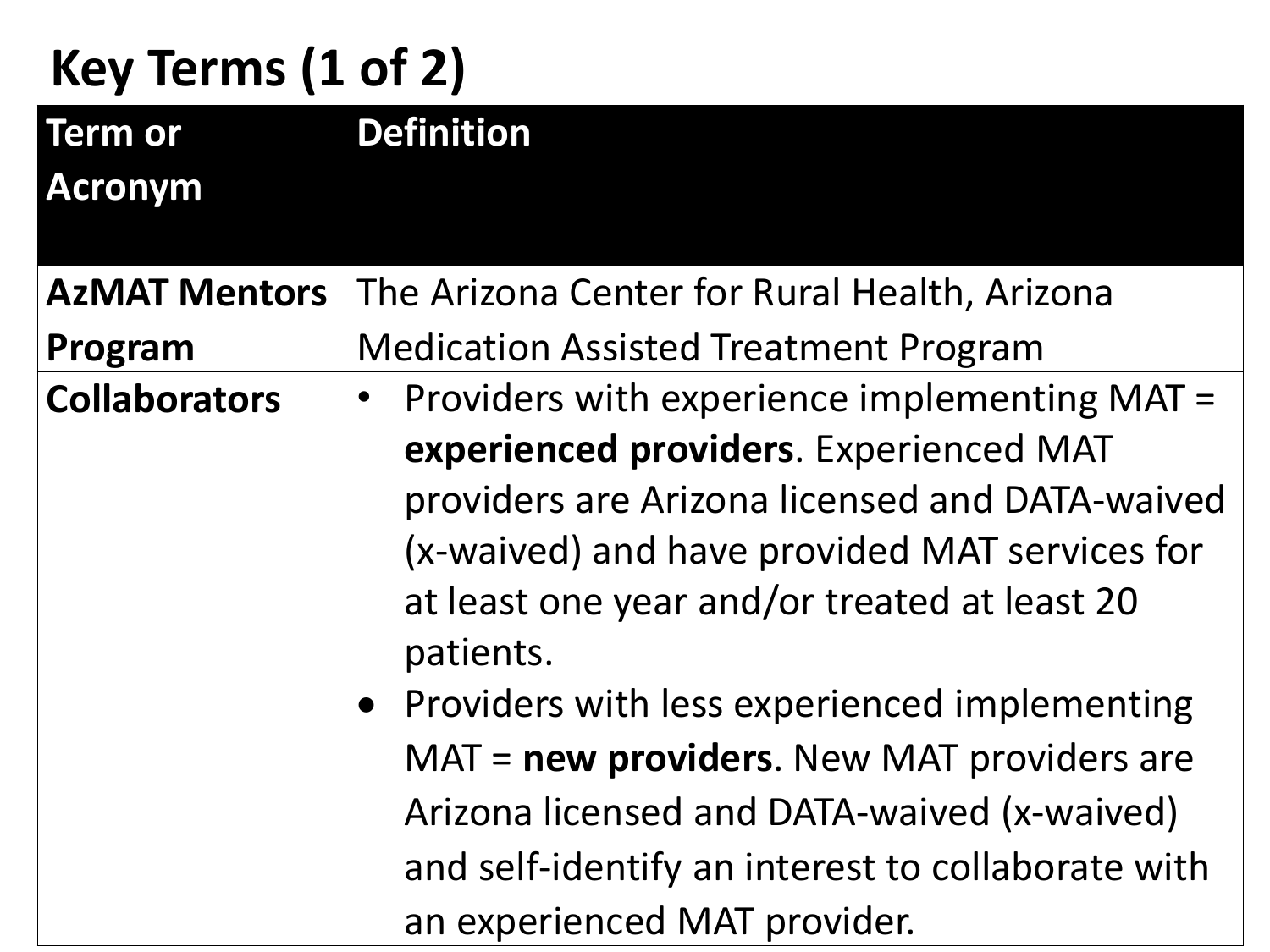### **Key Terms (2 of 2)**

#### **Term or Acronym Definition**

| <b>Collaborative</b><br><b>Consultation</b><br><b>OUD</b> | The time that the experienced and new MAT<br>providers work together.<br><b>Opioid Use Disorder</b>                                              |
|-----------------------------------------------------------|--------------------------------------------------------------------------------------------------------------------------------------------------|
| <b>OTP</b>                                                | Opioid Treatment Programs are accredited and<br>certified to provide OUD treatments per federal<br>requirements.                                 |
| <b>Peer support</b><br>specialists                        | A person who has substance misuse experience<br>who can support another person while they<br>become stable, are in maintenance, or<br>remission. |
| <b>SUD</b>                                                | <b>Substance Use Disorder</b>                                                                                                                    |
| <b>UDS</b>                                                | Urinalysis drug screening                                                                                                                        |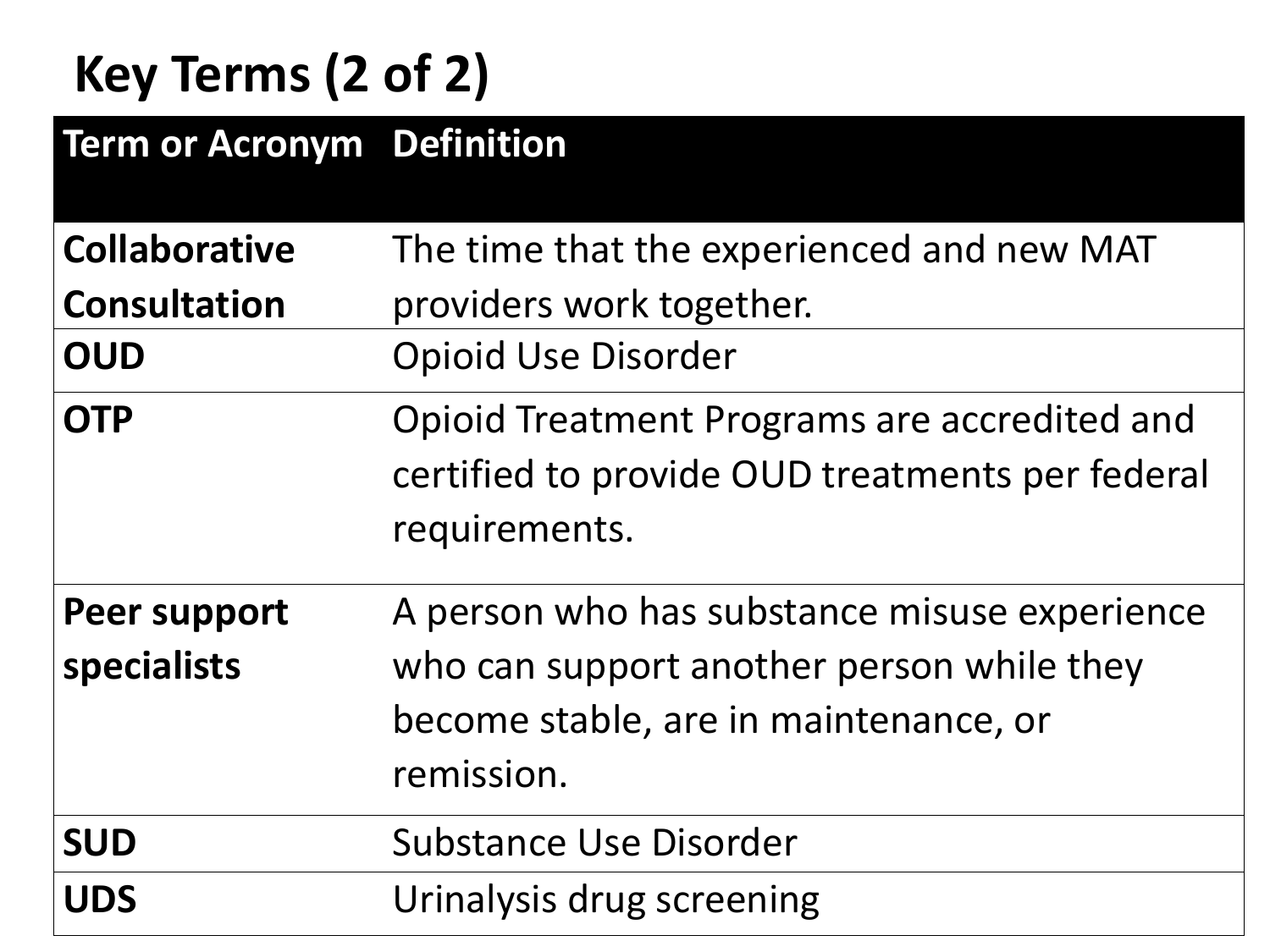#### **Arizona Providers Identified Barriers**



In Arizona, waived providers report two primary concerns:

- 1. Lack of available mental health or psychosocial support services
- 2. Lack of time / cannot add more patients

1. Arizona State University, Center for Applied Behavioral Health Policy. Statewide provider survey: Barriers and facilitators to treating patients with opiate use disorders. 2019; April. https://cabhp.asu.edu/medication-assisted-treatment (see provider infographic)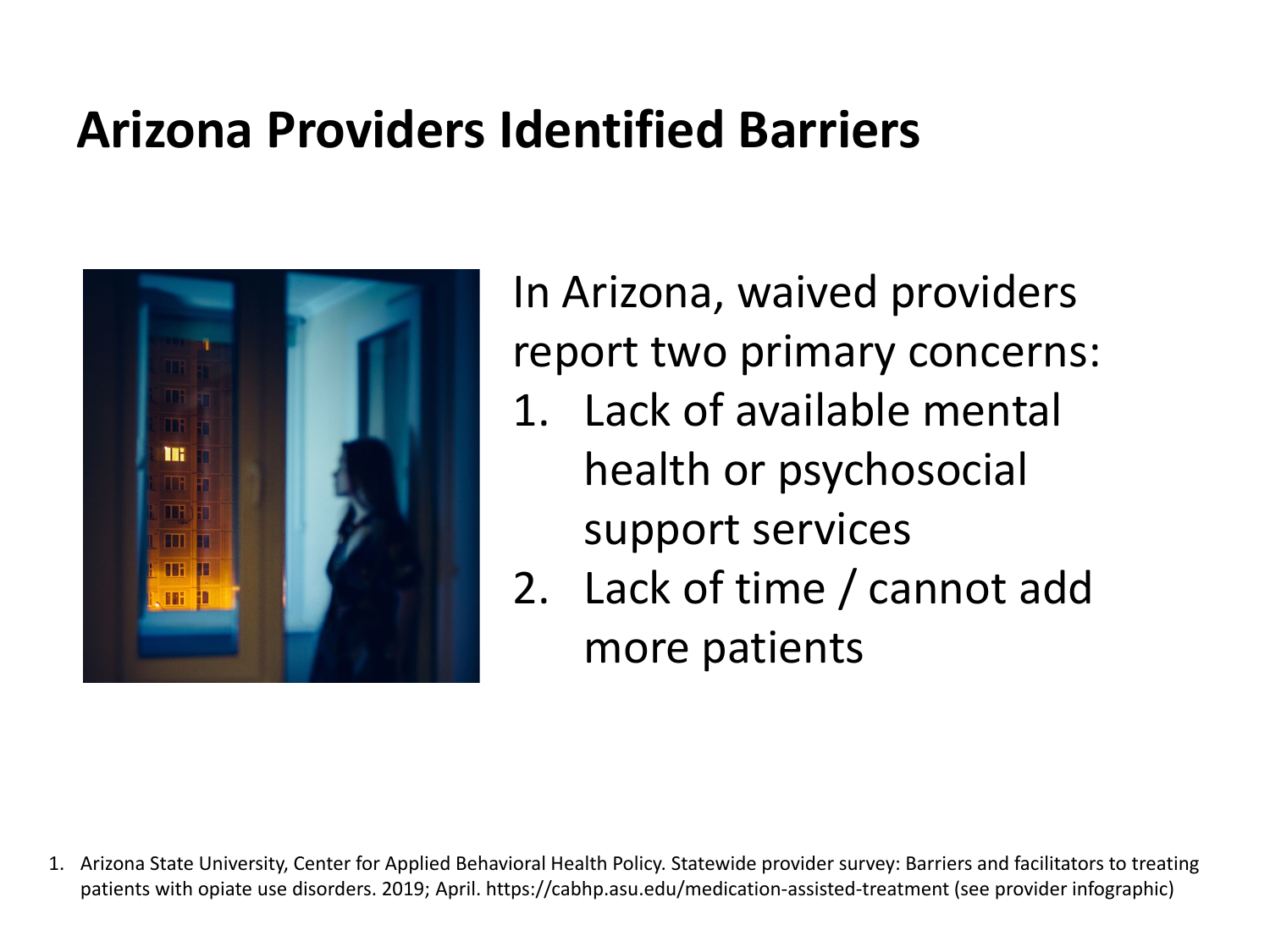#### **Objective 2. AzMAT Mentors Program**

**To support new medication-assisted treatment (MAT) providers** to deliver MAT.

To achieve this goal, we support experienced MAT providers to **collaborate** with new MAT providers to develop and implement a MAT plan that addresses these issues:

- **Screening** for SUD/OUD
- **Providing treatments**: medications and behavioral
- **Integrating care with behavioral health** provider/refer to treatment program for more intensive care

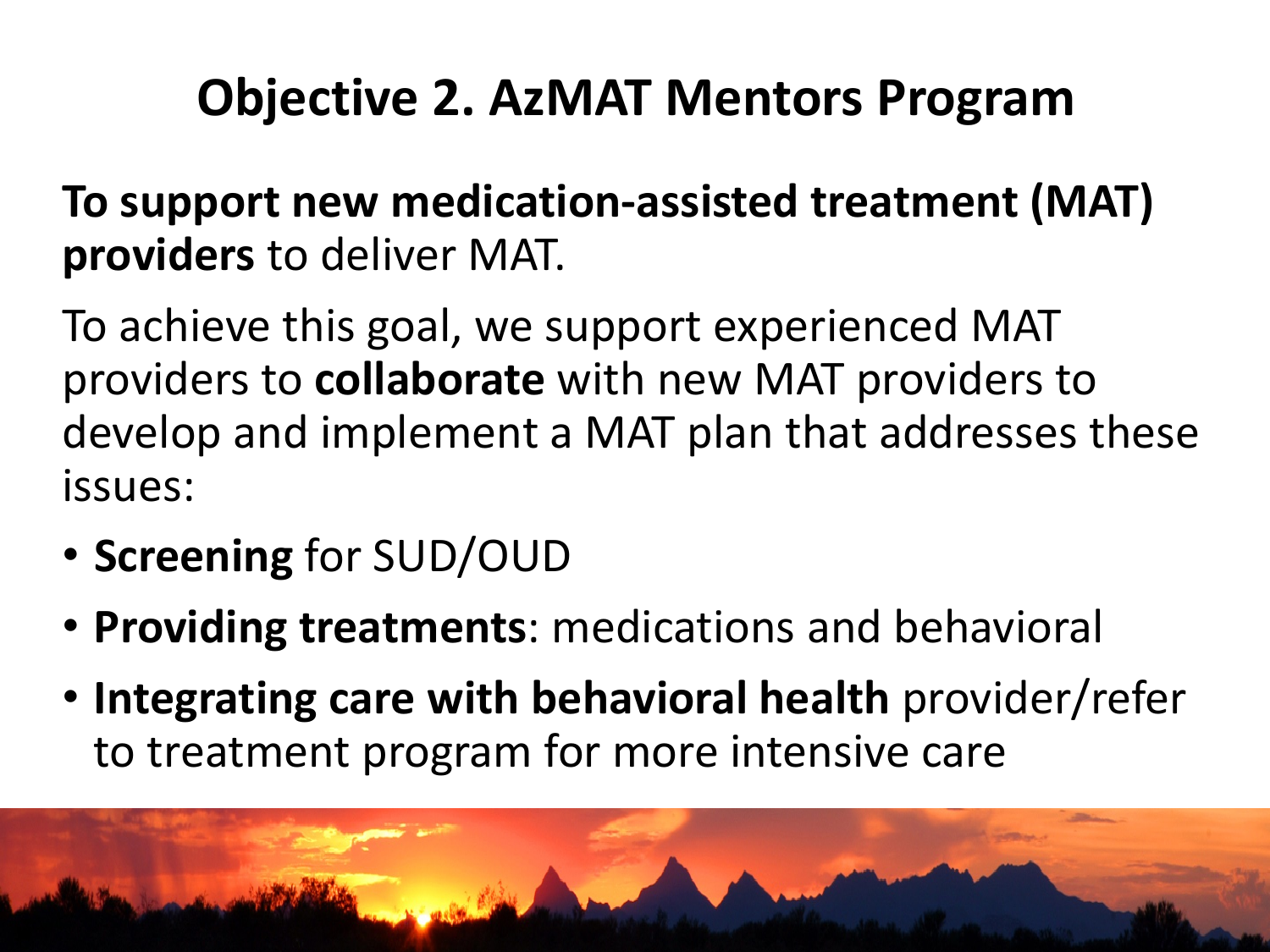#### **Attributes for Authentic Application of Two-Eyed Seeing Framework1**



 $1$  Wright AL, Ballantyne GM, Jack SM et al. Using Two-Eyed Seeing in research with Indigenous people: An integrative review. Int J Qual Methods. 2019; 18: 1-19. https://doi.org/10.1177/1609406919869695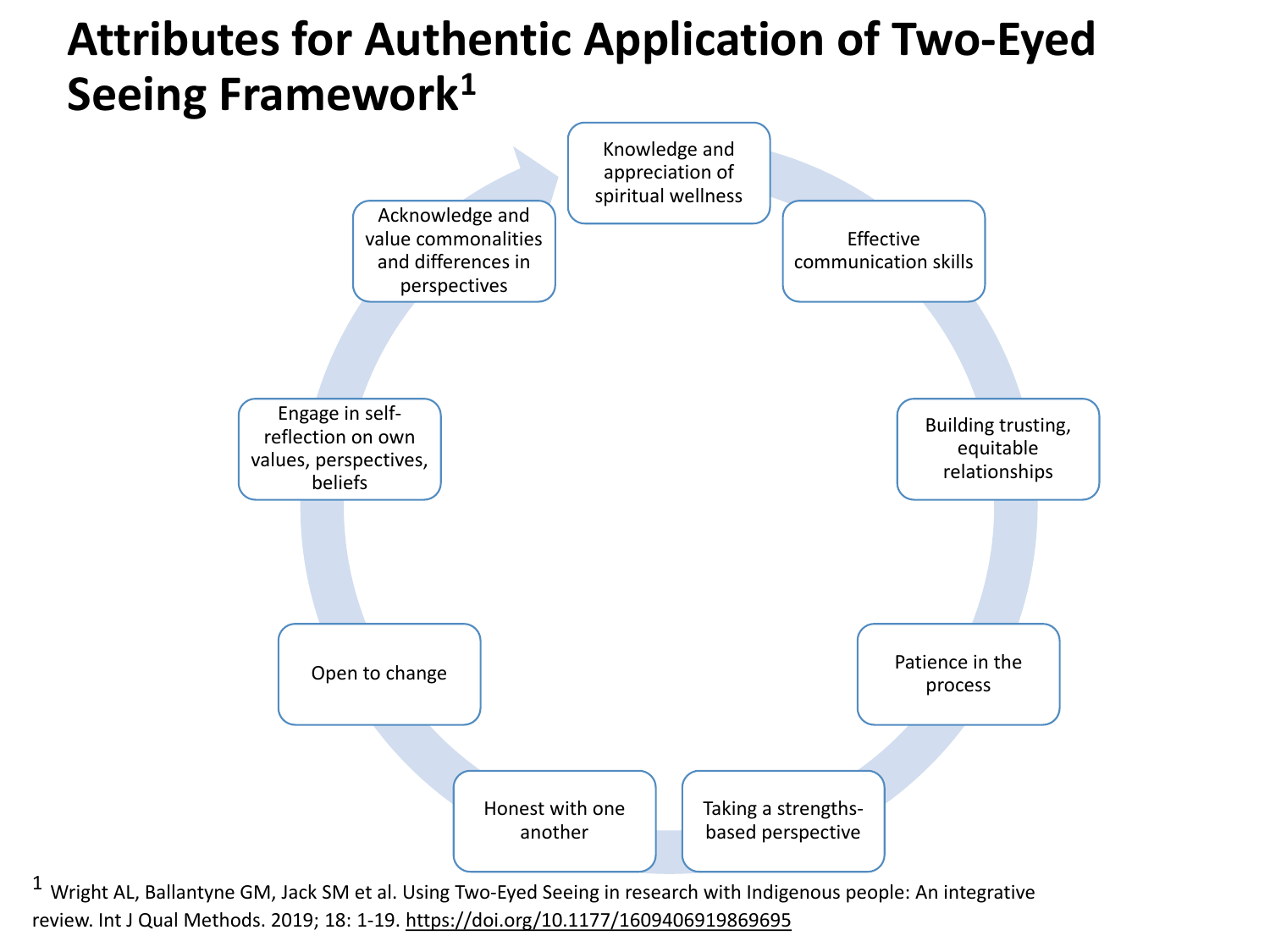#### **Reduce Stigma: Change the Language**

| Instead of these: Use these: |                                                                                                    |
|------------------------------|----------------------------------------------------------------------------------------------------|
| Clean                        | Negative (test)<br>Not currently using substances (individual)<br>Sterile (needle)                 |
| Dirty                        | Positive (test)<br>A person who is currently using substances (individual)<br>Not sterile (needle) |
| Addict<br><b>Alcoholic</b>   | A person with substance use disorder<br>A person with alcohol use disorder                         |
| Abuse<br>Dependence          | Drug use<br>If diagnosed by a provider, say Opioid Use Disorder.                                   |
| Former addict                | A person in recovery                                                                               |

Words Matter - Terms to Use and Avoid When Talking About Addiction. National Institute on Drug Abuse website.

https://www.drugabuse.gov/nidamed-medical-health-professionals/health-professions-education/words-matter-terms-to-use-avoid-when-talking-about-addiction July 28, 2020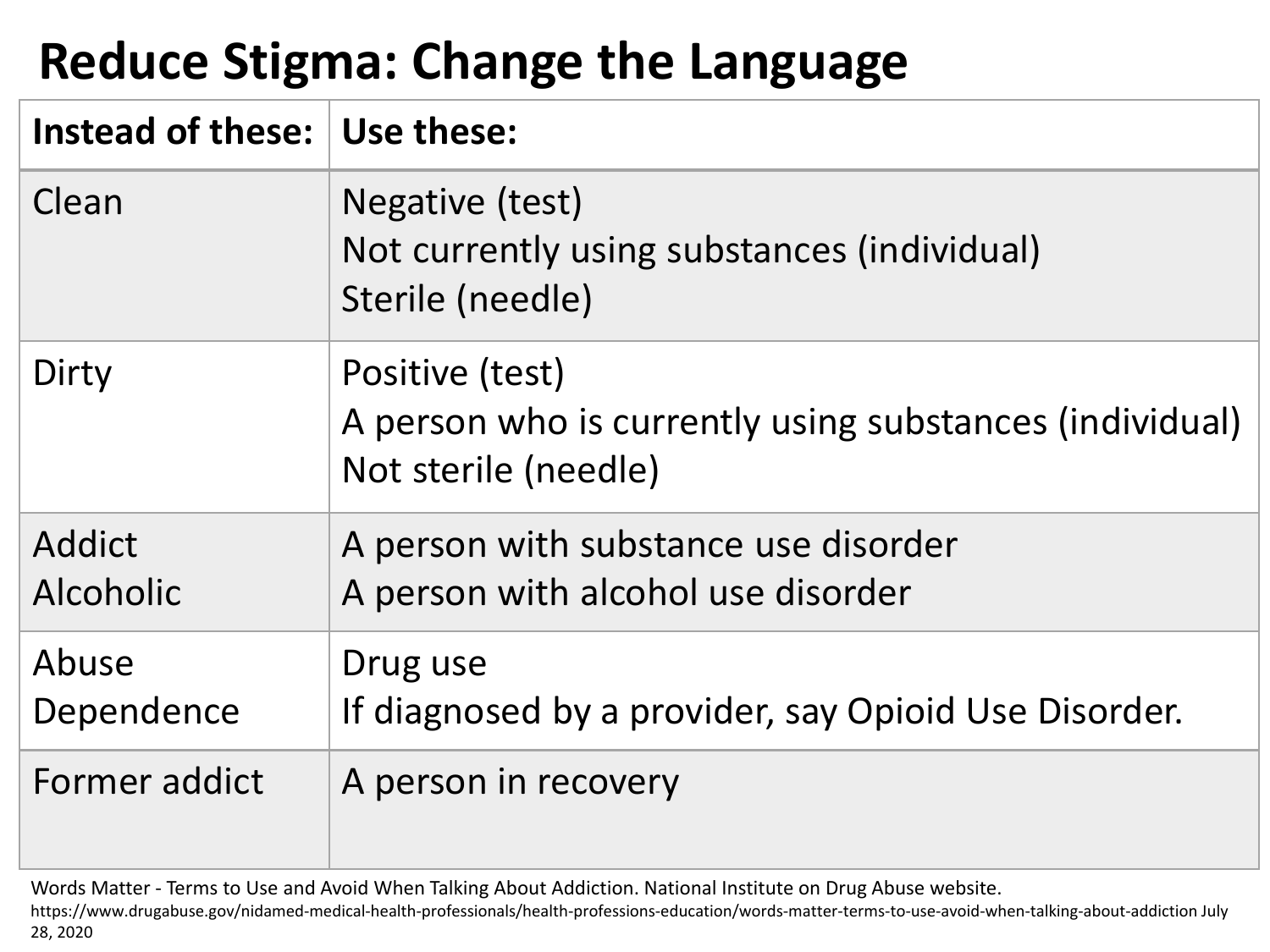#### **SBIRT Protocol**



**Family and Peer Supports**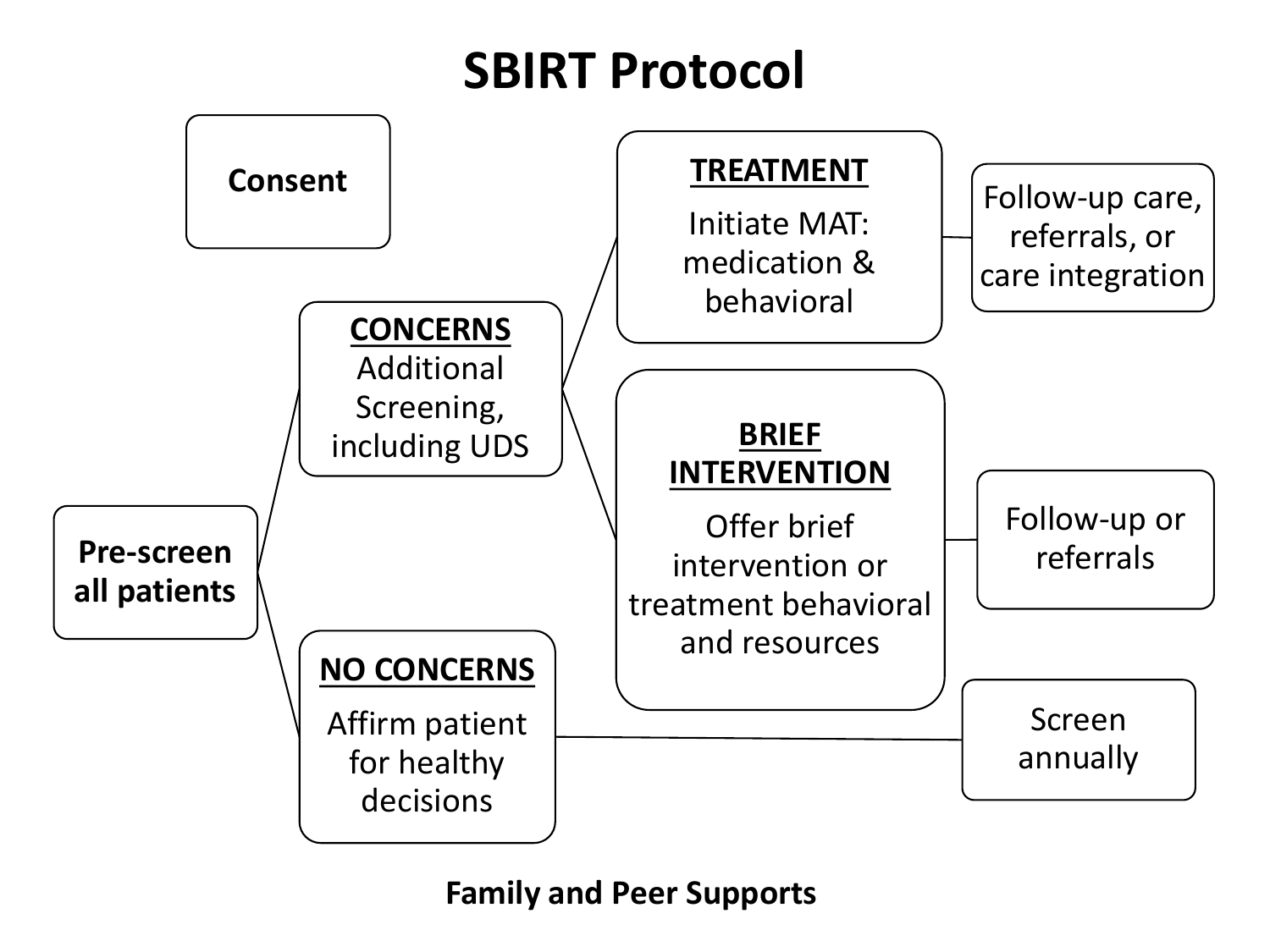#### **Resources: Book and Guide**



- van Dernoot Lipsky L. *Trauma stewardship: An everyday guide to caring for self while caring for others*. San Francisco, CA: Berrett-Koehler Publishers, Inc.; 2009. Please read chapter one prior to the training.
- Arizona Center for Rural Health: AzMAT Mentors Resource Guide

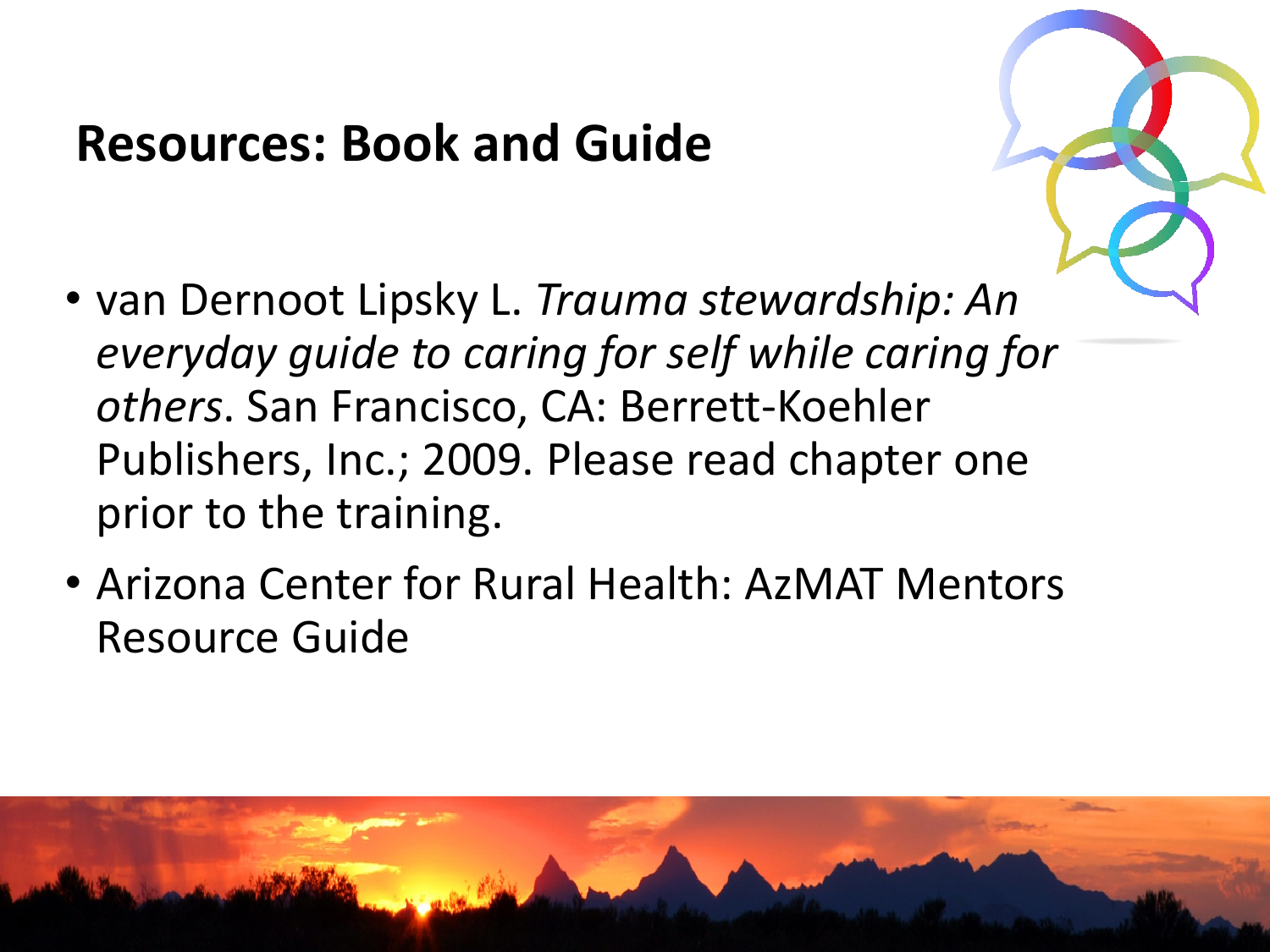#### **AzMAT Mentors in Context of COVID-19**

• During the pandemic, the Drug Enforcement Administration<sup>1</sup> is responding to ensure people can get the medications they need. Please visit the DEA website for additional information:

DEAs response to COVID-19. Drug Enforcement Administration website. https://www.dea.gov/press-releases/2020/03/20/deas-response-covid-19. March 20, 2020. Accessed July 28, 2020

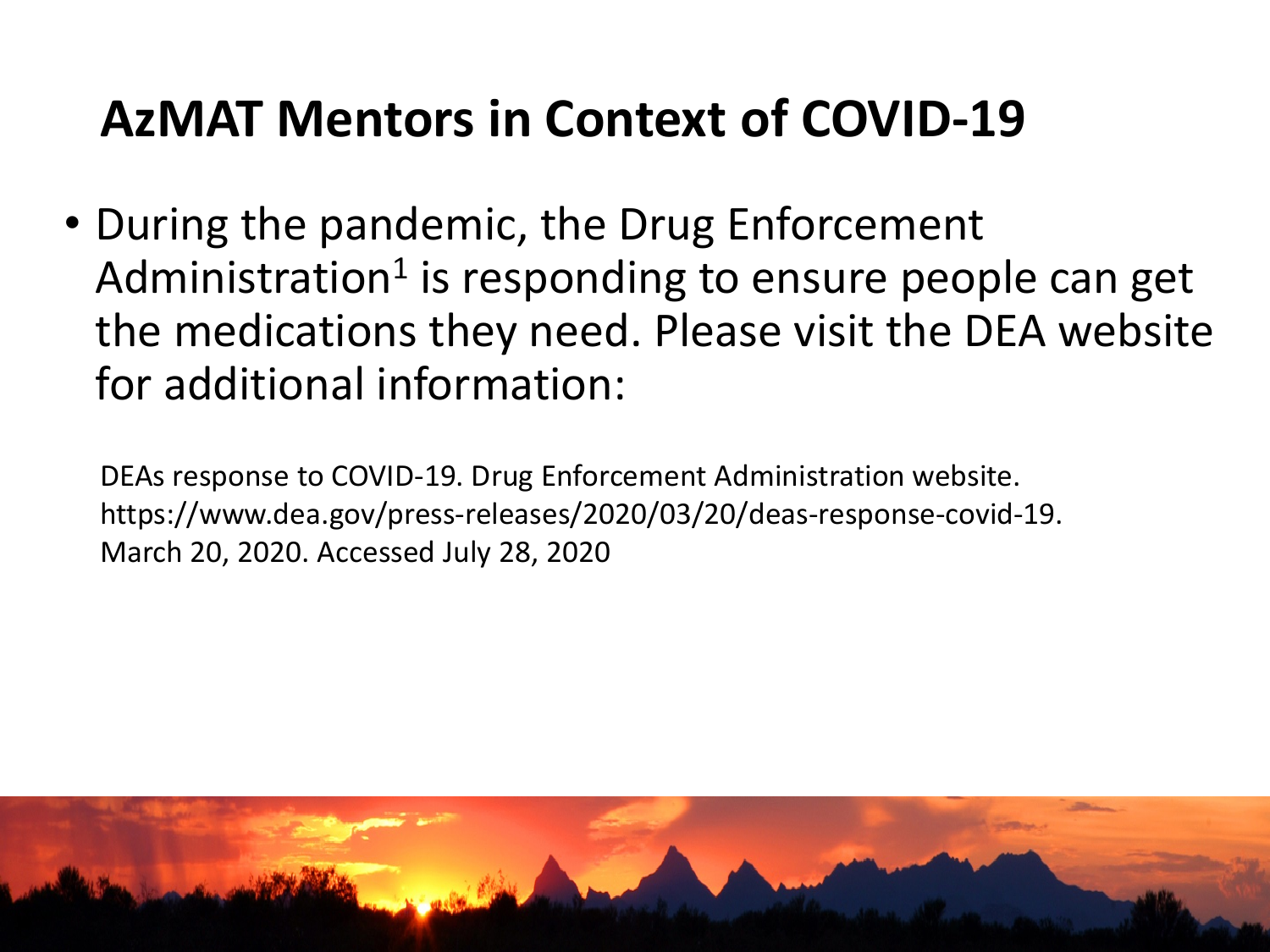

## **Community Resources in Arizona**

- 1. Use the Opioid Assistance and Referral Line (**OAR Line**) **1-888-688-4222**
- 2. Go to **211arizona.org** or call **Arizona 2-1-1**
- 3. Find local Rx Drug Drop-Off Locations: **Dumpthedrugsaz.org**
- 4. Find Local treatment Services: **findtreatment.samhsa.gov**
- 5. Find Naloxone: **spwaz.org/arizonanaloxone/**